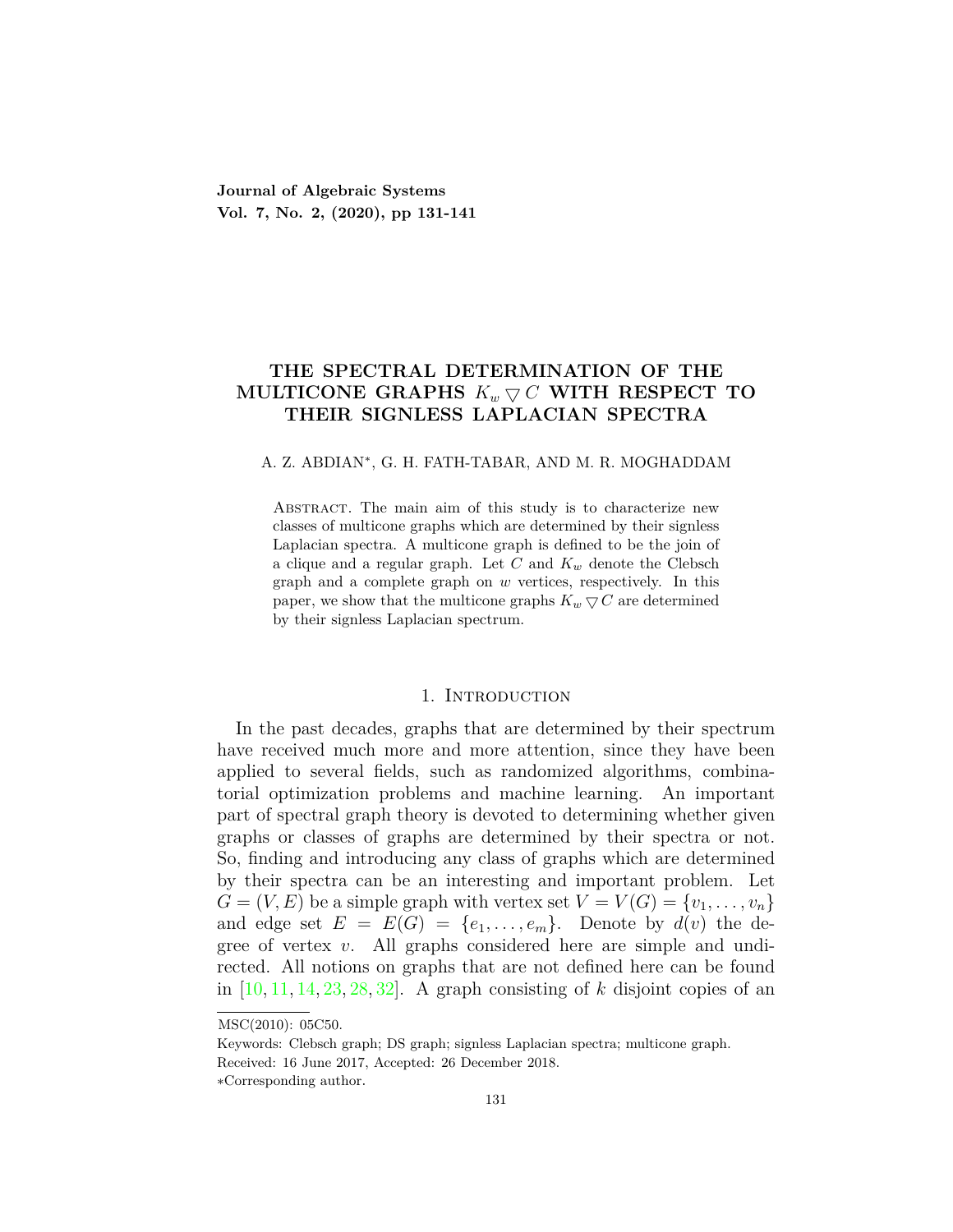arbitrary graph Γ will be denoted by *k*Γ. The join of two graphs *G* and *H* is a graph formed from disjoint copies of *G* and *H* by connecting each vertex of *G* to each vertex of *H*. We denote the join of two graphs *G* and *H* by  $G \nabla H$ . The complement of a graph *G* is denoted by *G*. Let *A*(*G*) be the (0*,* 1)-adjacency matrix of graph *G*. The matrices  $L(G) = D(G) - A(G)$  and  $Q(G) = SL(G) = D(G) + A(G)$  are called the Laplacian matrix and the signless Laplacian matrix of *G*, respectively, where  $D(G)$  denotes the degree matrix. Note that  $D(G)$ is diagonal. Let  $q_1 \geq q_2 \geq \cdots \geq q_n$  be the distinct eigenvalues of *G* with multiplicities  $m_1, m_2, \cdots, m_n$ , respectively. The multi-set  $Spec_Q(G) = \{[q_1]^{m_1}, q_2]^{m_2}, \cdots, [q_n]^{m_n}\}$  of eigenvalues of  $Q(G)$  is called the signless Laplacian spectrum of *G*. We say two graphs *G* and *H* are *Q*-cospectral if  $Spec_Q(G) = Spec_Q(H)$ . Up to now, only some graphs

with special structures are shown to be *determined by their spectra* (DS, forshort) (see  $[1-9, 12, 15-17, 20, 23, 25-27, 30, 31]$  $[1-9, 12, 15-17, 20, 23, 25-27, 30, 31]$  $[1-9, 12, 15-17, 20, 23, 25-27, 30, 31]$  $[1-9, 12, 15-17, 20, 23, 25-27, 30, 31]$  $[1-9, 12, 15-17, 20, 23, 25-27, 30, 31]$  $[1-9, 12, 15-17, 20, 23, 25-27, 30, 31]$  $[1-9, 12, 15-17, 20, 23, 25-27, 30, 31]$  $[1-9, 12, 15-17, 20, 23, 25-27, 30, 31]$  $[1-9, 12, 15-17, 20, 23, 25-27, 30, 31]$  $[1-9, 12, 15-17, 20, 23, 25-27, 30, 31]$  $[1-9, 12, 15-17, 20, 23, 25-27, 30, 31]$  $[1-9, 12, 15-17, 20, 23, 25-27, 30, 31]$  $[1-9, 12, 15-17, 20, 23, 25-27, 30, 31]$  $[1-9, 12, 15-17, 20, 23, 25-27, 30, 31]$  $[1-9, 12, 15-17, 20, 23, 25-27, 30, 31]$  $[1-9, 12, 15-17, 20, 23, 25-27, 30, 31]$  $[1-9, 12, 15-17, 20, 23, 25-27, 30, 31]$  $[1-9, 12, 15-17, 20, 23, 25-27, 30, 31]$  $[1-9, 12, 15-17, 20, 23, 25-27, 30, 31]$  and the references cited in them). Van Dam and Haemers [\[29](#page-10-8)] conjectured that almost all graphs are determined by their spectra. Nevertheless, the set of graphs that are known to be detrmined by their spectra is too small. So, discovering infinite classes of graphs that are determined by their spectra can be an interesting problem. About the background of the question "Which graphs are determined by their spectrum?", we refer to[[29\]](#page-10-8). In [\[23](#page-10-0), [24](#page-10-9)] the authors characterized new classes of multicone graphs which are determined by their signless Laplacian spectra. Abdian and Mirafzal [\[7](#page-9-8)] characterized new classes of multicone graphs which were DS with respect to their spectra. Abdian[[1\]](#page-9-3) characterized new classes of multicone graphs with respect to their adjacency spectra as well as their Laplacian spectra. Abdian also proposed four conjectures about adjacency spectrum of complement and signless Laplacian spectrum of these multicone graphs. In  $[2]$  $[2]$  $[2]$ , the author shown that multicone graphs  $K_w \nabla P_{17}$  and  $K_w \nabla S$  are determined by their adjacency and their Laplacian spectra, where  $P_{17}$  and  $S$  denote the Paley graph of order 17 and the Schläfli graph, respectively. Also, this author conjectured that these multicone graphs are determined by their signless Laplacian spectra. In [\[3\]](#page-9-10), the author proved that multicone graphs  $K_w \nabla L(P)$ are determined by both their adjacency and Laplacian spectra, where *L*(*P*) denotes the line graph of the Petersen graph. He also proposed three conjectures about the signless Laplacian spectrum and the complement spectrum of these multicone graphs. Abdian [**?**] characterized multicone graphs  $K_w \nabla P$  with respect to adjacency spectra, Laplacian spectra and signless Laplacian spectra, where *P* denotes the Petersen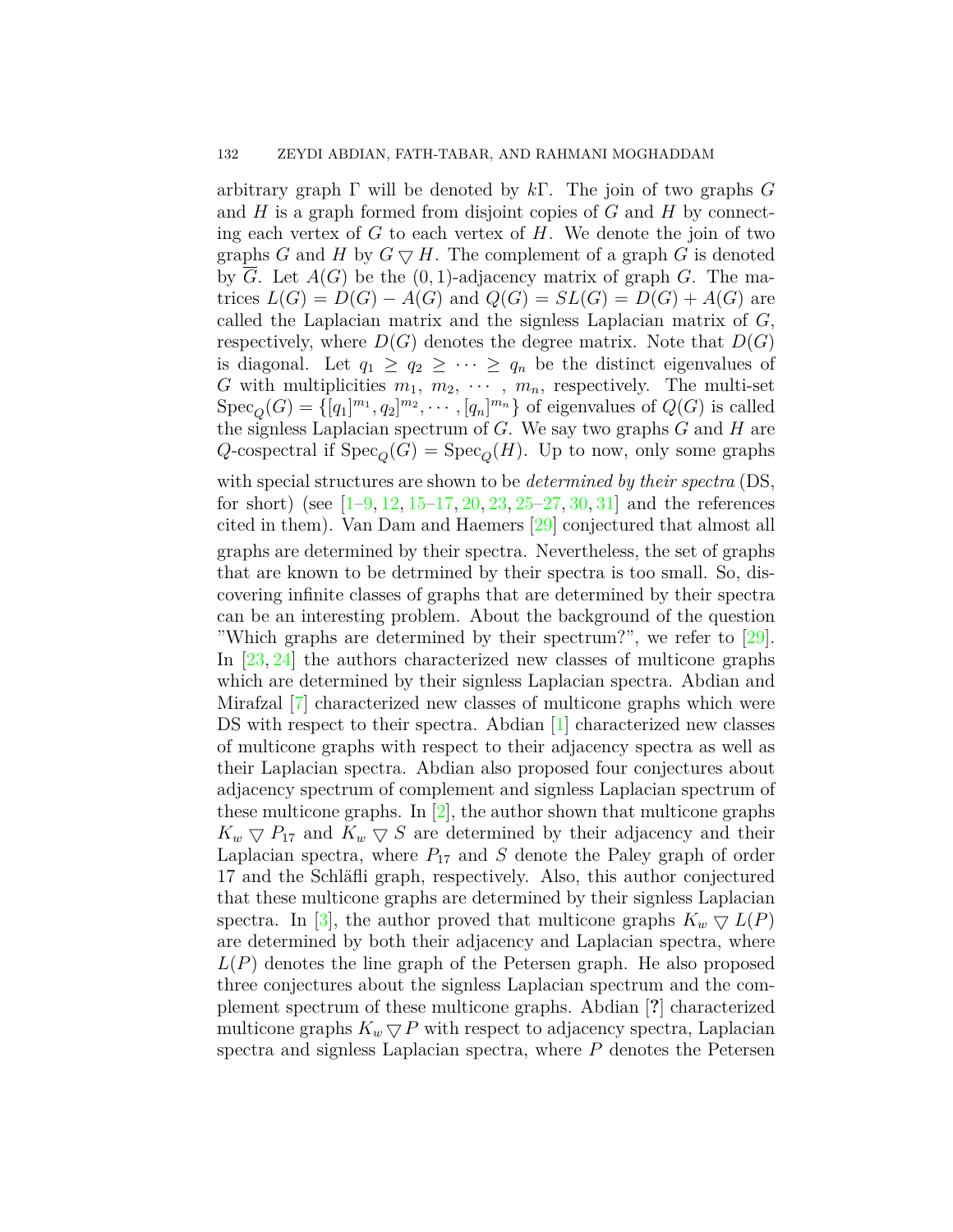graph. The authors [[25](#page-10-4)] characterized another new classes of multicone graphs which are determined by their adjacency and Laplacian spectra as well as their complement with respect to adjacency spectra. For seeing some multicone graphs which have been characterized so far refer to  $[4,6,9,25-27]$  $[4,6,9,25-27]$  $[4,6,9,25-27]$  $[4,6,9,25-27]$  $[4,6,9,25-27]$  $[4,6,9,25-27]$ . In the papers  $[1-4,6,7,9,25,26]$  $[1-4,6,7,9,25,26]$  $[1-4,6,7,9,25,26]$  $[1-4,6,7,9,25,26]$  $[1-4,6,7,9,25,26]$  $[1-4,6,7,9,25,26]$  $[1-4,6,7,9,25,26]$  $[1-4,6,7,9,25,26]$  $[1-4,6,7,9,25,26]$  $[1-4,6,7,9,25,26]$  graphs have not been characterized with respect to their signless Laplacian spectra. In this work, we present some techniques for characterizing these graphs with respect to the signless Laplacian spectra and we show that the multicone graphs  $K_w \nabla C$  are determined by their signless Laplacian spectrum.

## 2. Some definitions and preliminaries

Some useful established results about the spectrum are presented in this section, will play an important role throughout the paper.

<span id="page-2-3"></span>**Lemma 2.1** ( $[12]$  $[12]$ ). Let G be a graph with *n* vertices, *m* edges, *t triangles and vertex degrees*  $d_1, d_2, \cdots, d_n$ *. Let*  $T_k = \sum_{i=1}^n$ *i*=1  $(q_i(G))^k$ , then  $T_0 = n, T_1 = \sum_{n=1}^{n}$ *i*=1  $d_i = 2m, T_2 = 2m + \sum_{i=1}^{n}$ *i*=1  $d_i^2$  *and*  $T_3 = 6t + 3 \sum_{i=1}^n$  $d_i^2 +$ ∑*n i*=1  $d_i^3$ .

**Lemma 2.2** ( [\[15\]](#page-9-6))**.** *In any graph the multiplicity of the eigenvalue 0 of the signless Laplacian is equal to the number of bipartite components.*

<span id="page-2-4"></span>**Lemma 2.3** ( [\[23\]](#page-10-0))**.** *Let G be an r-regular graph on n vertices and G is determined by its signless Laplacian spectrum. Let H be a graph Q* $coseptral$  with  $G \bigtriangledown K_m$ *.* If  $d_1(H) = d_2(H) = \cdots = d_m(H) = n+m-1$ , *then*  $H \cong K_m \nabla G$ *.* 

<span id="page-2-2"></span>**Lemma 2.4** ( $[12, 23]$  $[12, 23]$  $[12, 23]$  $[12, 23]$ ). Let G be a connected graph of order  $n(n > 1)$ , *and the minimum degree of G is*  $\delta$ *. Then*  $q_n < \delta$ *.* 

<span id="page-2-0"></span>**Lemma 2.5** ( [\[23\]](#page-10-0)). For  $i = 1, 2$ , let  $G_i$  be an  $r_i$ -regular graph on  $n_i$ *vertices. Then*

$$
P_{Q(G_1 \bigtriangledown G_2)}(x) = \frac{P_{Q(G_1)}(x - n_2)P_{Q(G_2)}(x - n_1)}{(x - 2r_1 - n_2)(x - 2r_2 - n_1)} f(x),
$$
  
where  $f(x) = x^2 - (2(r_1 + r_2) + (n_1 + n_2))x + 2(2r_1r_2 + r_1n_1 + r_2n_2).$ 

<span id="page-2-1"></span>**Lemma 2.6** ( [\[12\]](#page-9-5))**.** *Let G be a graph on n vertices with vertex degrees*  $d_1, d_2, \dots, d_n$ . Then  $\min\{d_i + d_j\} \leq q_1 \leq \max\{d_i + d_j\}$ , where  $(i, j)$ *runs over all pairs of adjacent vertices of G.*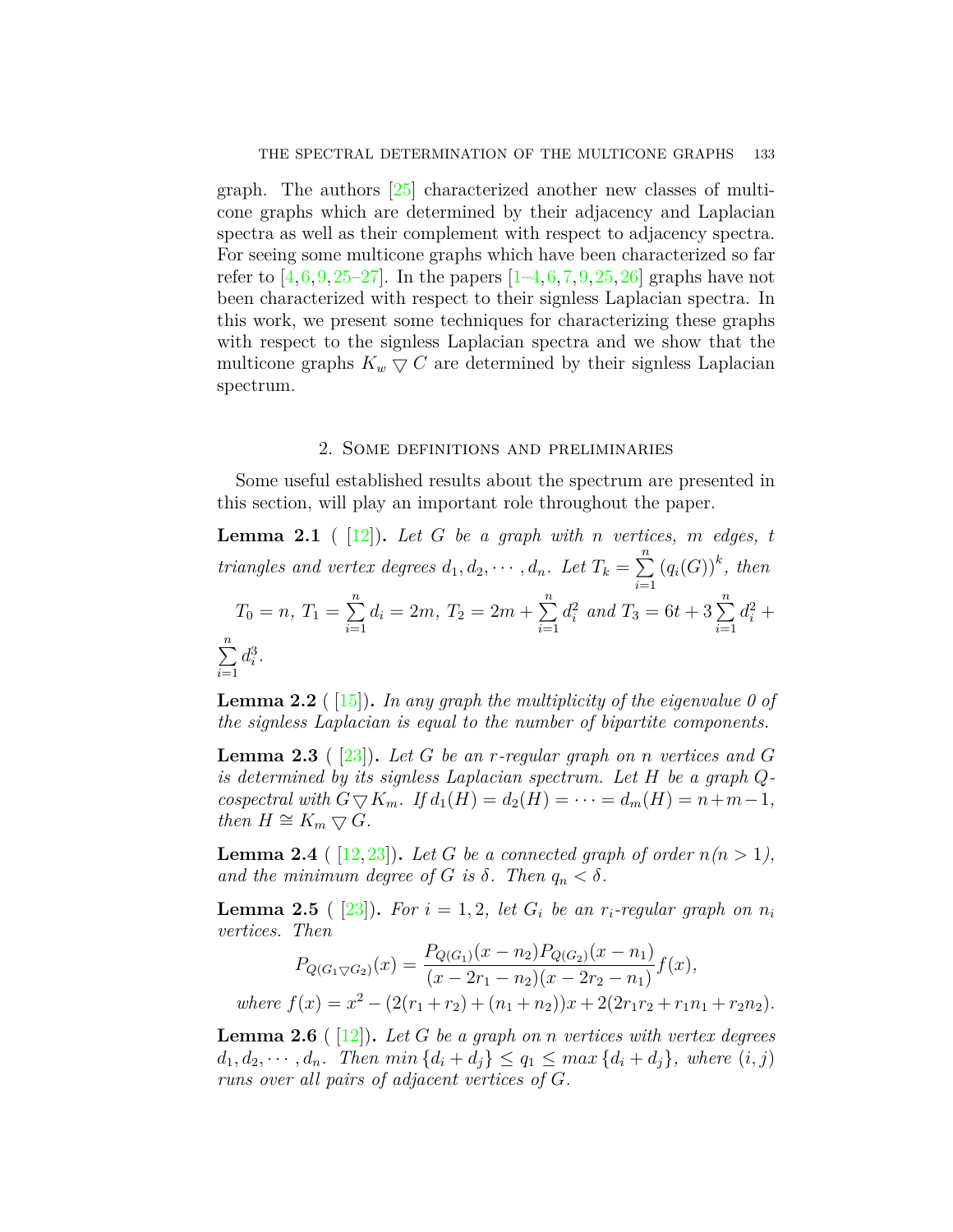<span id="page-3-1"></span>**Lemma 2.7** ( [[21\]](#page-10-11)). Let *G* be a graph of order  $n > 2$  and  $q_1(G) \ge$  $q_2(G)$  ≥  $\ldots$  ≥  $q_n(G)$ *. Then*  $q_2(G)$  ≤ *n* − 2*. Moreover,*  $q_{k+1}(G) = n-2$  $(1 \leq k \leq n)$  *if and only if*  $\overline{G}$  *has either k balanced bipartite components or k* + 1 *bipartite components.*

<span id="page-3-0"></span>**Lemma 2.8** (  $[12]$ ). Let G be a graph with maximum degree  $d_1$  and *second maximum degree*  $d_2$ *. Then*  $q_2(G) \geq d_2 - 1$ *. If*  $q_2(G) = d_2 - 1$ *, then*  $d_1 = d_2$ *.* 

*Remark* 2.9*.* For further information about the Clebsch graph, one can refer to [\[13,](#page-9-13) [19](#page-10-12)]. Also,  $Spec_A(C) = \{(10)^1, [2]^5, [-2]^{10}\}.$ 

## 3. Main Results

In the following we always suppose that  $\Delta = d_1 \geq d_2 \geq \cdots \geq d_n = \delta$ and  $q_1 \geq q_2 \geq \cdots \geq q_n$ .

**Proposition 3.1.** *The signless Laplacian spectrum of the multicone graph*  $K_1 \nabla C$  *is:* 

$$
\left\{ \left[ \frac{37 \pm \sqrt{89}}{2} \right]^{1}, [13]^{5}, [9]^{10} \right\}.
$$

**Proof** By Lemma [2.5](#page-2-0) the result follows(see also Theorem 3.1 of  $|12|$ ). □

<span id="page-3-2"></span>**Theorem 3.2.** *The multicone graph*  $K_1 \nabla C$  *is DS with respect to its signless Laplacian spectra.*

**Proof** First, it is easy and straightforward to see that there is no disconnected graph *Q*-cospectral with the multicone graph  $K_1 \nabla C$ . Otherwise, let  $Spec_{\mathcal{O}}(G) = Spec_{\mathcal{O}}(K_1 \nabla C)$  and  $G = H_1 \cup H_2$ , where  $H_i$  ( $i = 1, 2$ ) are the subgraph of *G*. It is easy to check that any of  $H_i$ must have three signless Laplacian eigenvalues. It is well-known that a graph has one or two signless Laplacian eigenvalue(s) if and only if it is either isomorphic to a disjoint union of isolated vertices or a disjoint union of complete graphs on the same vertices, respectively. But, by the spectrum of *G* and  $Spec_Q(K_w) = \{ [2w - 2]^1, [w - 2]^{w-1} \}$  this case (having three distinct signless Laplacian eigenvalues for any of subgraphs  $H_1$  and  $H_2$ ) cannot happen. So, any graph  $Q$ -cospectral with the multicone graph  $K_1 \nabla C$ , the cone of the *C* graph, is connected. By Lemma [2.6](#page-2-1) it is clear that  $2d_1 \ge q_1 \approx 23.21$ . So,  $d_1 = \Delta \ge 12$ . Also, it follows from Lemma [2.4](#page-2-2) that  $\delta > q_{17} = 9$ . This means that  $\delta \ge 10$ . By Lemma [2.8](#page-3-0)  $d_2 \leq \frac{37 - \sqrt{89}}{2}$  $\frac{\sqrt{66}}{2} + 1 \approx 14.78$ . Hence we can conclude that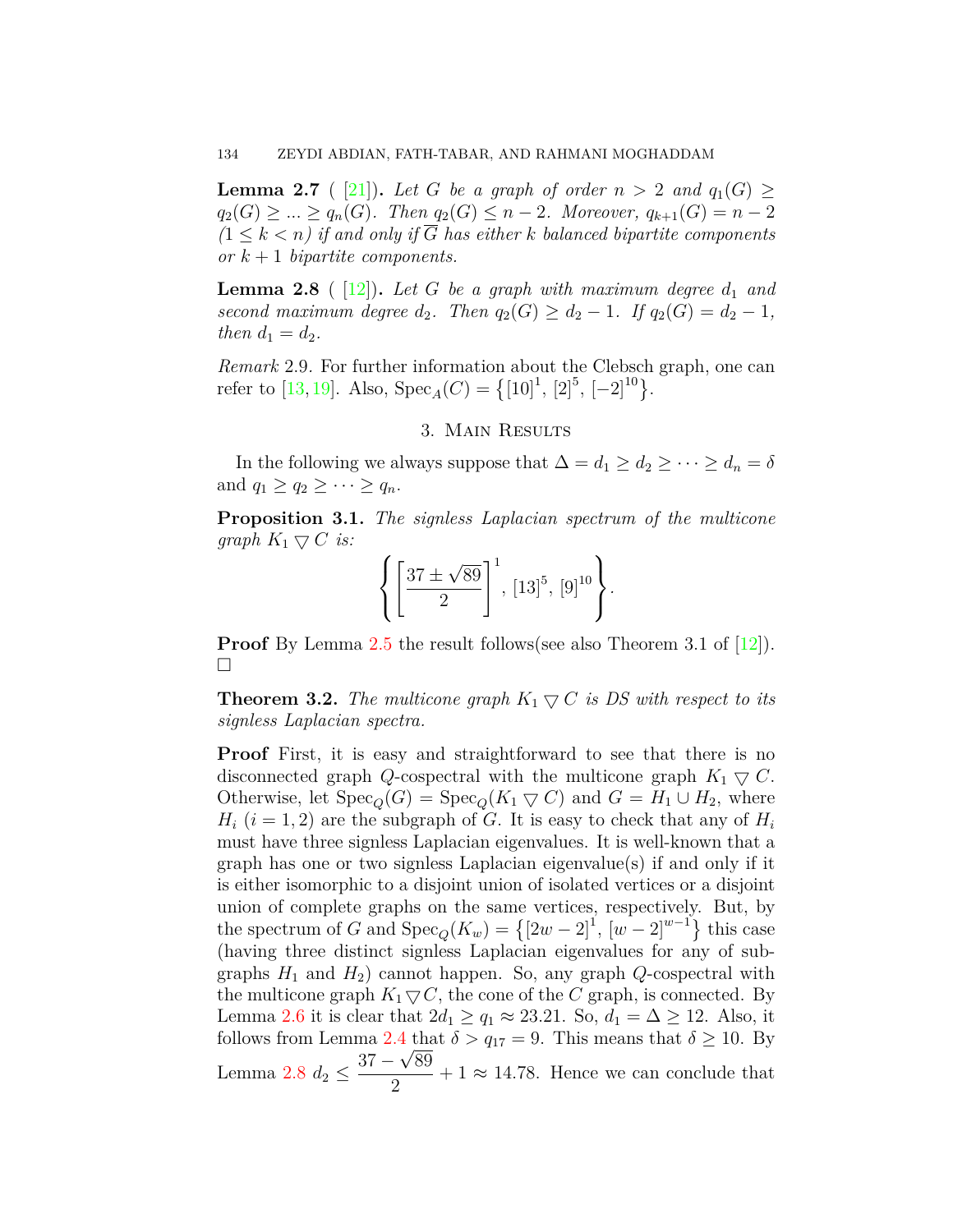$\delta = d_{17} \leq 10 \leq d_2 \leq 14.$ 

We consider the following cases:

Case 1.  $d_2 = 10$ .

So,  $d_2 = d_3 = \cdots = d_{17} = \delta = 10$ . Therefore, by Lemma [2.1](#page-2-3)  $d_1 + 160 = 192$ . So,  $d_1 = 30$ , a contradiction, since  $10 \le d_1 \le \Delta = 16$ .

Case 2.  $d_2 = 11$ .

Let we have *a* vertices of degree 10 and 16 *− a* vertices of degree 11 between  $d_i$  for  $2 \le i \le 17$ . Therefore,  $d_1 + 10a + (16 - a)11 = 192$ . This implies that  $d_1 - a = 16$  and so  $a + 16 = d_1$ . But  $16 \geq d_1 \geq 10$ and so  $a + 16 = d_1 \in \{10, 11, \ldots, 16\}$ . It is clear that *a* can only be 0. This means that we have 16 vertices of degree 11 and so  $d_1 = 16$ . In this case, it follows from Lemma [2.3](#page-2-4) that  $G \cong K_1 \nabla C$ .

Case 3.  $d_2 = 12$ .

Let we have *a* vertices of degree 10, *b* vertices of degree 11 and  $c \geq 1$ vertices of degree 12 between  $d_i$  for  $2 \leq i \leq 17$ . So, by Lemma [2.1](#page-2-3) we get:

> $\sqrt{ }$  $\int$  $\overline{a}$  $a + b + c = 16$ ,  $4a + 5b + 6c + d_1 = 192,$  $16a + 25b + 36c + d_1^2 = 2192.$

By a simple calculating we get  $a = \frac{-d_1^2 + 23d_1}{2}$  $\frac{1}{2}$  - 56, *b* = 112 +  $d_1^2$  - $22d_1$  and  $c = \frac{21d_1 - d_1^2}{2}$  $\frac{a_1}{2} - 40$ . It is clear that  $d_1 \in \{12, 13, 14, 15, 16\}$ ,  $0 \leq a, b, c \leq 16$  and  $0 \leq a + b + c = 16$ . Now, by replacing  $d_1$  in  $a, b$  or *c* we will have a contradiction.

Case 4.  $d_2 = 13$ .

Let we have *a* vertices of degree 10, *b* vertices of degree 11, *c* vertices of degree 12 and  $d \geq 1$  vertices of degree 13 between  $d_i$  for  $2 \leq i \leq 17$ .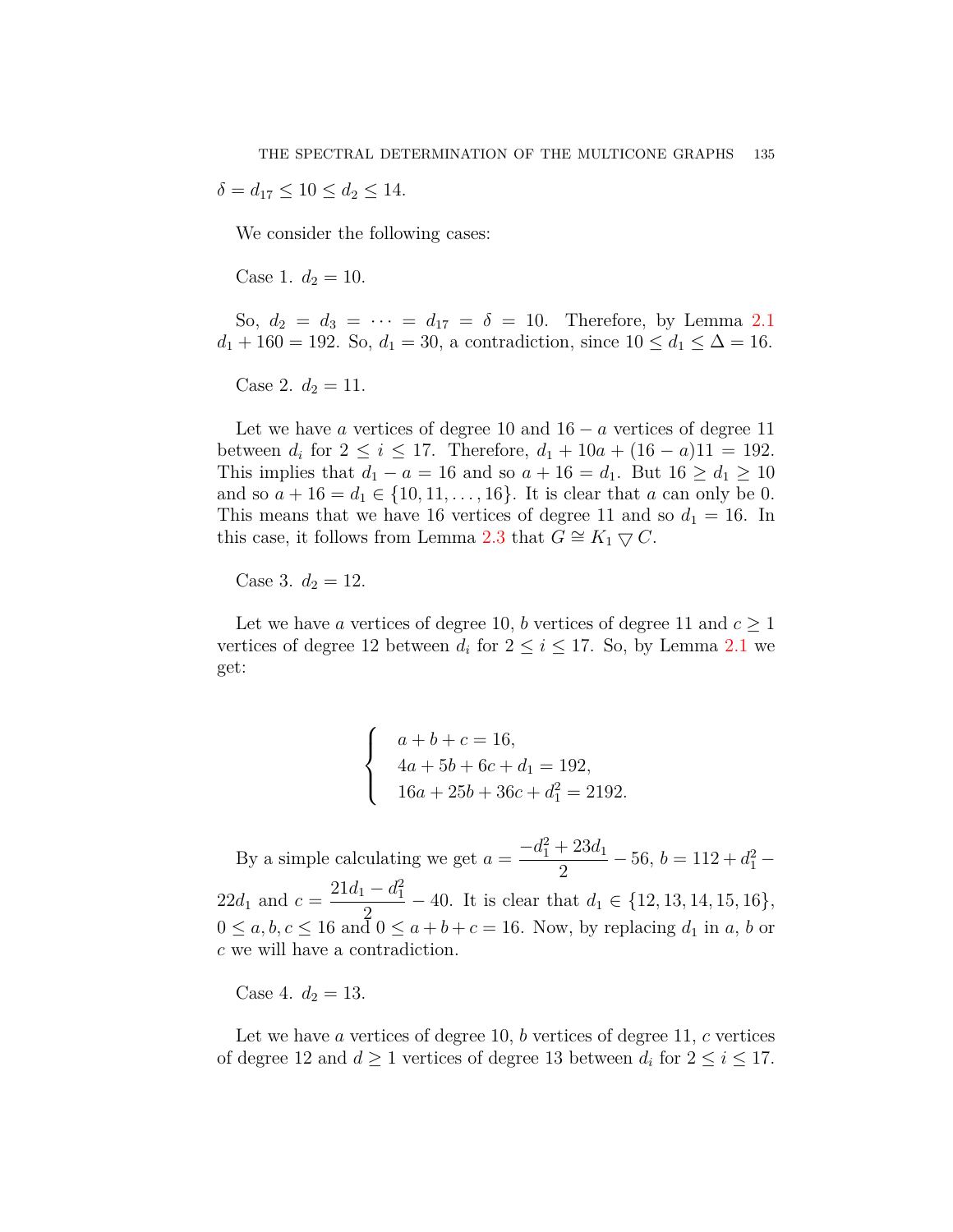$$
\begin{cases}\n a+b+c+d = 16, \\
 10a+11b+12c+13d+d_1 = 192, \\
 100a+121b+144c+169d+d_1^2 = 2192.\n\end{cases}
$$

By a simple calculating we get  $a = \frac{-d_1^2 + 23d_1}{2}$  $\frac{1}{2}$  - 56 - *d*, *b* =  $112 + d_1^2 - 22d_1 + 3d$  and  $c = \frac{21d_1 - d_1^2}{2}$  $\frac{a_1}{2} - 40 - 3d$ . In a similar manner of case 4 we have a contradiction.

Case 5.  $d_2 = 14$ .

Let we have *a* vertices of degree 10, *b* vertices of degree 11, *c* vertices of degree 12, *d* vertices of degree 13 and  $e \geq 1$  vertices of degree 14 between  $d_i$  for  $2 \leq i \leq 17$ .

$$
\begin{cases}\n a+b+c+d+e = 16, \\
 10a+11b+12c+13d+14e+d_1 = 192, \\
 100a+121b+144c+169d+196e+d_1^2 = 2192.\n\end{cases}
$$

By a simple calculating we get  $a = \frac{-d_1^2 + 23d_1}{2}$  $\frac{1}{2}$  - 56 - *d* - 3*e*, *b* =  $112 + d_1^2 - 22d_1 + 8e + 3d$  and  $c = \frac{21d_1 - d_1^2}{2}$ 2 *−*40*−*3*d−*6*e*. In a similar manner of case 3 or 4 we receive to a contradiction. $\square$ 

**Proposition 3.3.** *The signless Laplacian spectrum of the multicone graph*  $K_2 \nabla C$  *is:* 

$$
\left\{[26]^1, [14]^6, [10]^{10}, [16]^1\right\}.
$$

**Proof** By Lemma [2.5](#page-2-0) the result follows(see also Corollary 3.1 of [\[24](#page-10-9)]). □

<span id="page-5-0"></span>**Theorem 3.4.** *The multicone graph*  $K_2 \nabla C$  *is DS with respect to its signless Laplacian spectra.*

**Proof** Let *G* be *Q*-cospectral with a multicone graph  $K_2 \nabla C$ . By Lemma [2.6](#page-2-1) we can conclude that  $q_1(G) = 26$ . So,  $2d_1 \geq 26$ . This means that  $d_1 \geq 13$ . On the other hand, it follows from Lemma [2.4](#page-2-2)  $\delta > q_{18} = \delta \geq 11$  (it is straightforward to see that any graph *Q*cospectral with the multicone graph  $K_2 \nabla C$  is connected). By Lemma  $2.7$  of [\[18\]](#page-9-14)  $d_3 \leq 14 + \sqrt{2} \approx 15.2$  and so  $11 \leq \delta \leq d_3 \leq 15$ . Now, we consider the following cases: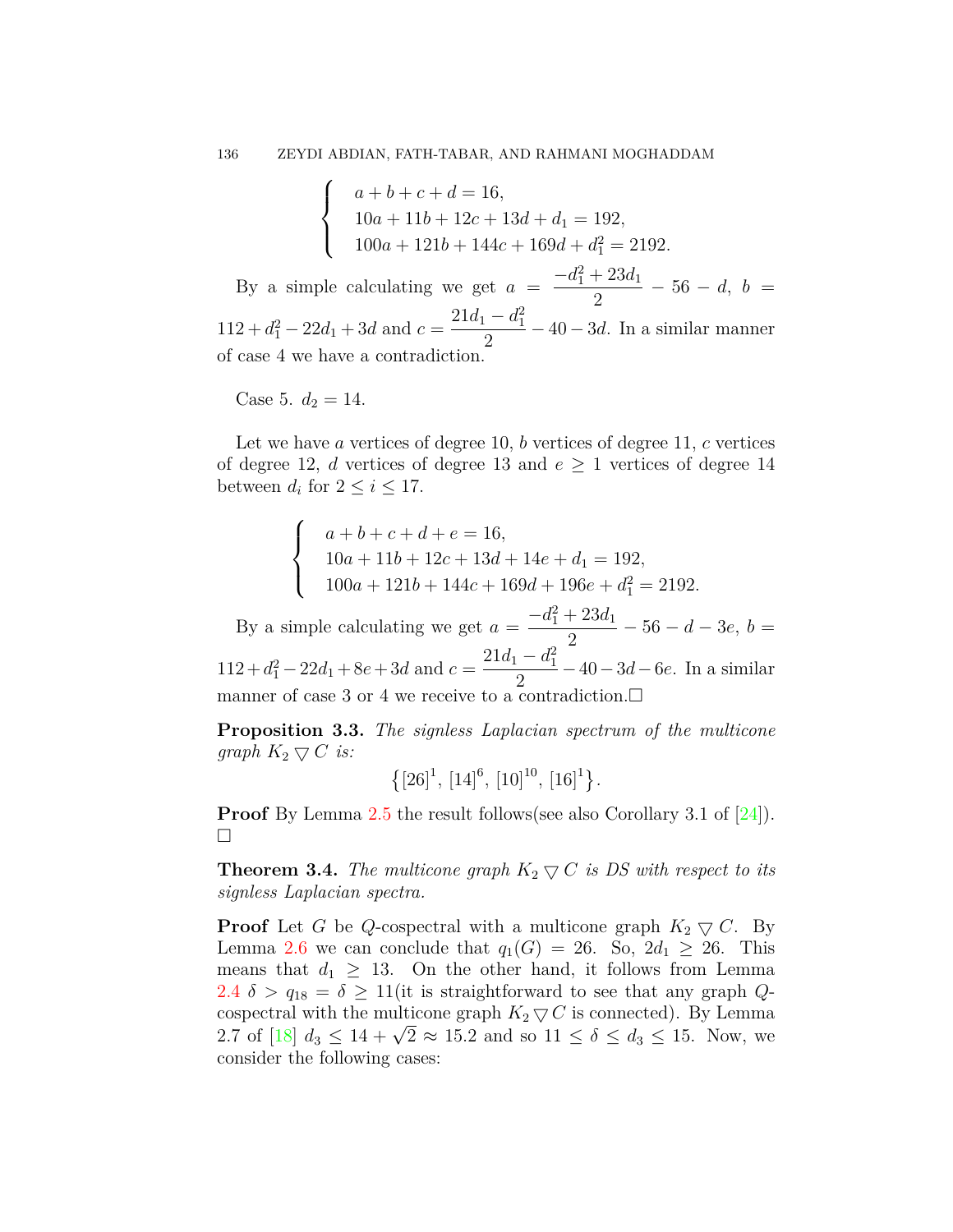Case 1.  $d_3 = 11$ .

Take  $d_1 + d_2 = x$  and  $d_1^2 + d_2^2 = y$  and note that  $d_1 \ge 13$  and so  $24 \le x \le 34$ .

In this case  $d_3 = d_4 = d_5 = \cdots = d_{18} = \delta = 11$ . Therefore,  $x + 176 = 226$  and so  $x = 50$ , a contradiction.

Case 2.  $d_3 = 12$ .

Assume that there are *a* vertices of degree 11 and 16 *− a* vertices of degree 12 between  $d_i$  for  $3 \le i \le 18$ . So,  $x+11a+(16-a)12 = 226$  and so  $x = a + 34$ . So, we must have  $24 \le x = a + 34 \le 34$  or  $-10 \le a \le 0$ . It is clear that *a* can be only 0. This means that *G* has 12 vertices of degree 16 and  $x = d_1 + d_2 = 34$ . Therefore,  $d_1 = d_2 = 17$  and by Lemma [2.3](#page-2-4) the result follows.

Case 3.  $d_3 = 13$ .

 $\ddot{\phantom{0}}$ 

Assume that there are *a* vertices of degree 11, *b* vertices of degree 12 and  $c \geq 1$  vertices of degree 13 between  $d_i$  for  $3 \leq i \leq 18$ . So

$$
\begin{cases}\n a+b+c=16, \\
 11a+12b+13c=226-x, \\
 121a+144b+169c=2882-y.\n\end{cases}
$$

One can easily check that  $a = -102 + \frac{23x - y}{2}$  $\frac{y}{2}$ , *b* = 170 – 22*x* + *y* and  $c = -52 + \frac{21x - y}{2}$ 2 . So, the summation of the *x* and *y* must be even.To put that another way,

$$
\begin{cases}\nx = 26(d_1 = d_2 = 13), \\
y = 338.\n\end{cases}, \n\begin{cases}\nx = 30(d_1 = d_2 = 15), \\
y = 450.\n\end{cases},
$$
\n
$$
\begin{cases}\nx = 34(d_1 = d_2 = 17), \\
y = 578.\n\end{cases}, \n\begin{cases}\nx = 28(d_1 = d_2 = 14), \\
y = 392.\n\end{cases},
$$
\n
$$
\begin{cases}\nx = 32(d_1 = d_2 = 16), \\
y = 512.\n\end{cases}, \n\begin{cases}\nx = 28(d_1 = 15, d_2 = 13), \\
y = 394.\n\end{cases},
$$
\n
$$
\begin{cases}\nx = 30(d_1 = 17, d_2 = 13), \\
y = 458.\n\end{cases}, \n\begin{cases}\nx = 32(d_1 = 17, d_2 = 15), \\
y = 514.\n\end{cases}
$$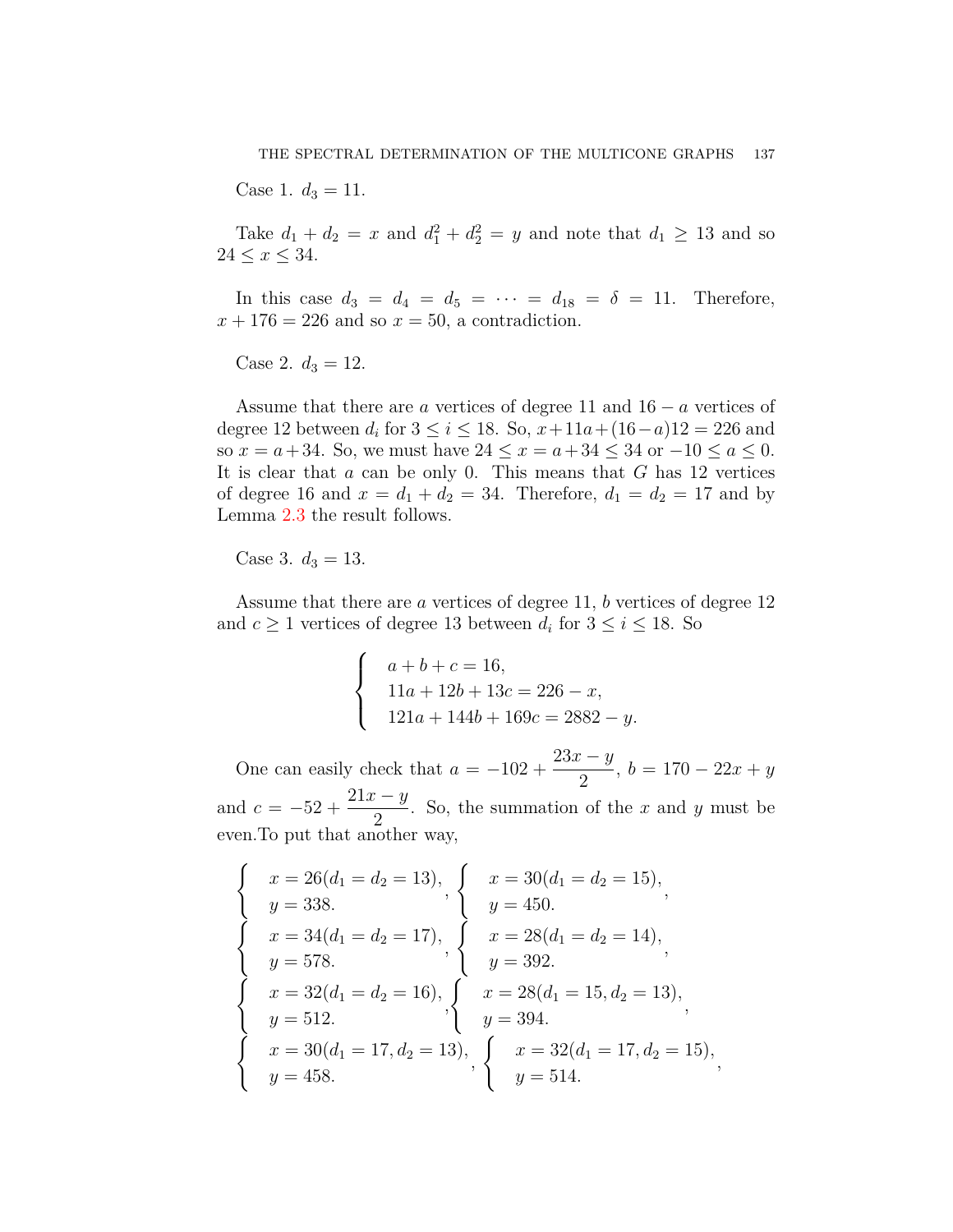$$
\begin{cases}\nx = 30(d_1 = 16, d_2 = 14), \\
y = 452.\n\end{cases}
$$

It is clear that  $0 \le a, b, c = 16$ . Now, by replacing any of the above cases we will have a contradiction.

# Case 4.  $d_3 = 14$ .

Suppose that there are *a* vertices of degree 11, *b* vertices of degree 12, *c* vertices of degree 13 and  $d \geq 1$  vertices of degree 14 between  $d_i$ for  $4 \leq i \leq 11$ . So

$$
\begin{cases}\n a+b+c+d = 16, \\
 11a+12b+13c+14d = 226 - x, \\
 121a+144b+169c+196d = 2882 - y.\n\end{cases}
$$

It is easy to see that  $a = -102 - 3d + \frac{23x - y}{2}$  $\frac{y}{2}$ , *b* = 170 + 8*d* − 22*x* + *y* and  $c = -52 - 6d + \frac{21x - y}{2}$ 2 . So, the summation of the *x* and *y* must be even, since *a* is a non-negative integer number. So,

$$
\begin{cases}\nx = 30(d_1 = d_2 = 15), \\
y = 450. \\
x = 28(d_1 = d_2 = 14), \\
y = 392. \\
x = 32(d_1 = 17, d_2 = 15), \\
y = 514.\n\end{cases},\n\begin{cases}\nx = 34(d_1 = d_2 = 17), \\
y = 578. \\
x = 32(d_1 = d_2 = 16), \\
y = 512.\n\end{cases},\n\begin{cases}\nx = 30(d_1 = 16, d_2 = 14), \\
y = 452.\n\end{cases}
$$

It is clear that  $0 \leq a, b, c, d = 16$  and  $d \geq 1$ . Now, by replacing any of the above cases we will have a contradiction.

Case 5.  $d_3 = 15$ .

Let there are *a* vertices of degree 11, *b* vertices of degree 12, *c* vertices of degree 13, *d* vertices of degree 14 and  $e \geq 1$  vertices of degree 15 between  $d_i$  for  $3 \leq i \leq 18$ . So,

$$
\begin{cases}\n a+b+c+d+e = 16, \\
 11a+12b+13c+14d+15e = 226 - x, \\
 121a+144b+169c+196d+225e = 2882 - y.\n\end{cases}
$$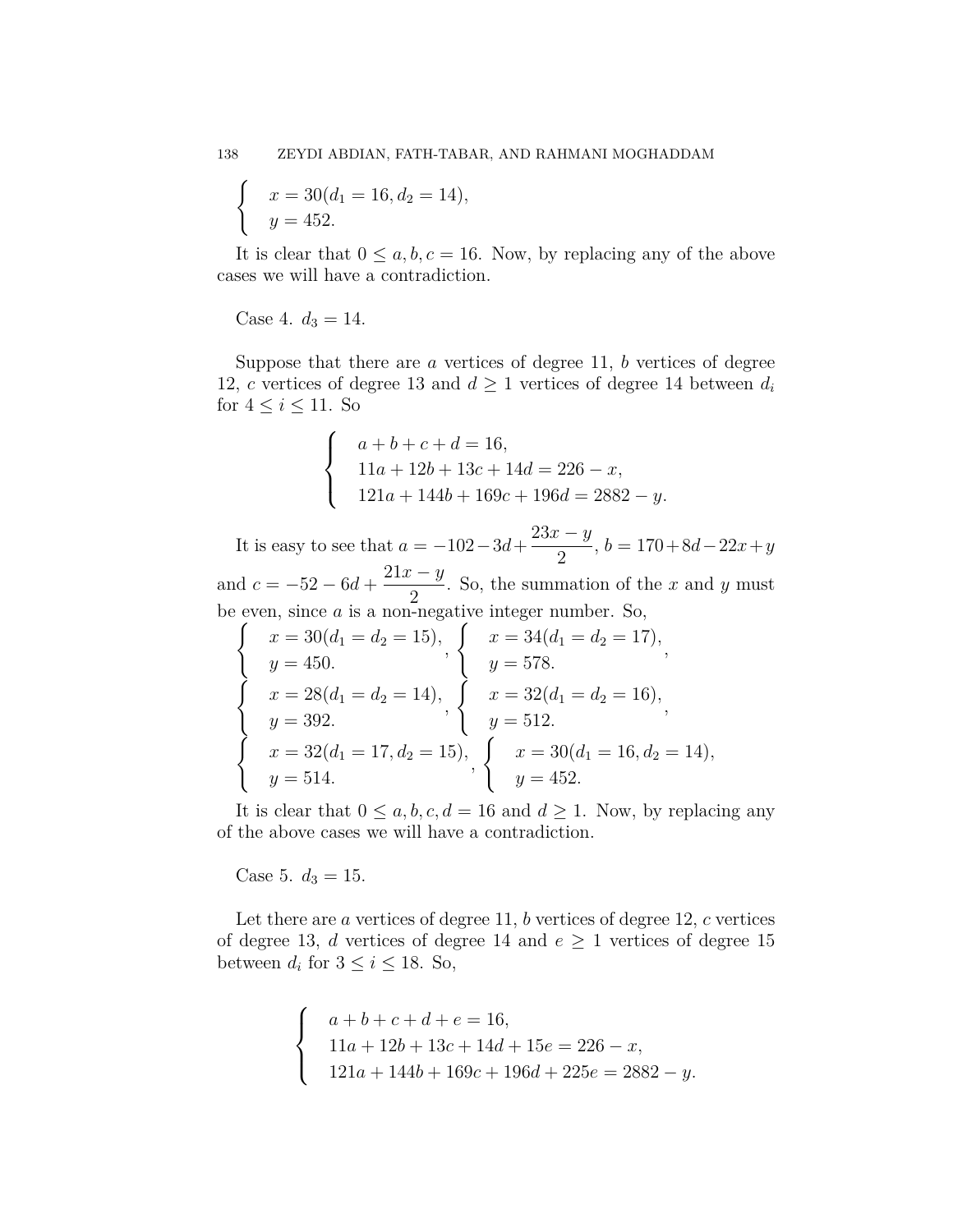we get  $a = -102 - 3d - 6e + \frac{23x - y}{2}$  $\frac{y}{2}$ , *b* = 170 + 8*d* + 15*e* - 22*x* + *y* and  $c = -52 - 6d - 10e + \frac{21x - y}{2}$ 2 . Put simply,

$$
\begin{cases}\nx = 30(d_1 = d_2 = 15), \\
y = 450. \\
x = 32(d_1 = d_2 = 16), \\
y = 512.\n\end{cases},\n\begin{cases}\nx = 34(d_1 = d_2 = 17), \\
y = 578.\n\end{cases},\n\begin{cases}\nx = 32(d_1 = 17, d_2 = 15), \\
y = 514.\n\end{cases}
$$

In a similar manner of Case 3 or 4 we will have a contradiction.  $\square$ 

Now, we show that multicone graphs  $K_w \nabla C$  are DS with respect to their signless Laplacian spectra. For proving this fact we need one lemma.

<span id="page-8-0"></span>**Lemma 3.5.** *Let*  $G$  *be a graph of order*  $n$ *. If*  $n-2$  *is one of the signless Laplacian eigenvalues of G with the multiplicity of at least* 2 *and*  $q_1(G) > n-2$ *, then G is the join of two graphs.* 

**Proof** By Lemma [2.7](#page-3-1)  $\overline{G}$  has either at least 2 balanced bipartite components or at least 3 bipartite components. In other words, *G* is disconnected. Thus *G* is connected and it is the join of two graphs.  $\Box$ 

*Remark* 3.6. Note that in Lemma [3.5](#page-8-0) the condition  $q_1(G) > n-2$  is critical. For instance, consider the graph which is the disjoint union of two triangles. It is easy to see that the signless Laplacian spectrum of this graph is  $\{[4]^2, [1]^4\}$ , whereas this graph is not the join of any two graphs.

**Theorem 3.7.** *Multicone graphs*  $K_w \nabla C$  *are DS with respect to their signless Laplacian spectra.*

**Proof** We solve the theorem by the mathematical induction on *w*. For  $w = 1, 2$  this theorem was proved(see Theorems  $3.2$  and  $3.4$ ). Let the theorem be true for *w*; that is, if  $Spec_{\mathcal{O}}(H) = Spec_{\mathcal{O}}(K_w \nabla C)$ , then  $H \cong K_w \nabla C$ , where *H* is an arbitrary graph *Q*-spectral with a multicone graph  $K_w \nabla C$  (the inductive hypothesis). We show that it follows from  $Spec_{\mathcal{O}}(G) = Spec_{\mathcal{O}}(K_{w+1} \nabla C)$  that  $G \cong K_{w+1} \nabla C$ . It is clear that *G* has one vertex and  $16 + w$  edges more than *H* and  $Spec_{\mathcal{O}}(G) = Spec_{\mathcal{O}}(K_1 \nabla H)$ (by the inductive hypothesis  $H \cong K_w \nabla C$ ). On the other hand, by Lemma [3.5](#page-8-0) *G* and *H* are the join of two graphs. So, we must have  $G \cong K_1 \nabla H$ . Now, the inductive hypothesis follows the result.  $\square$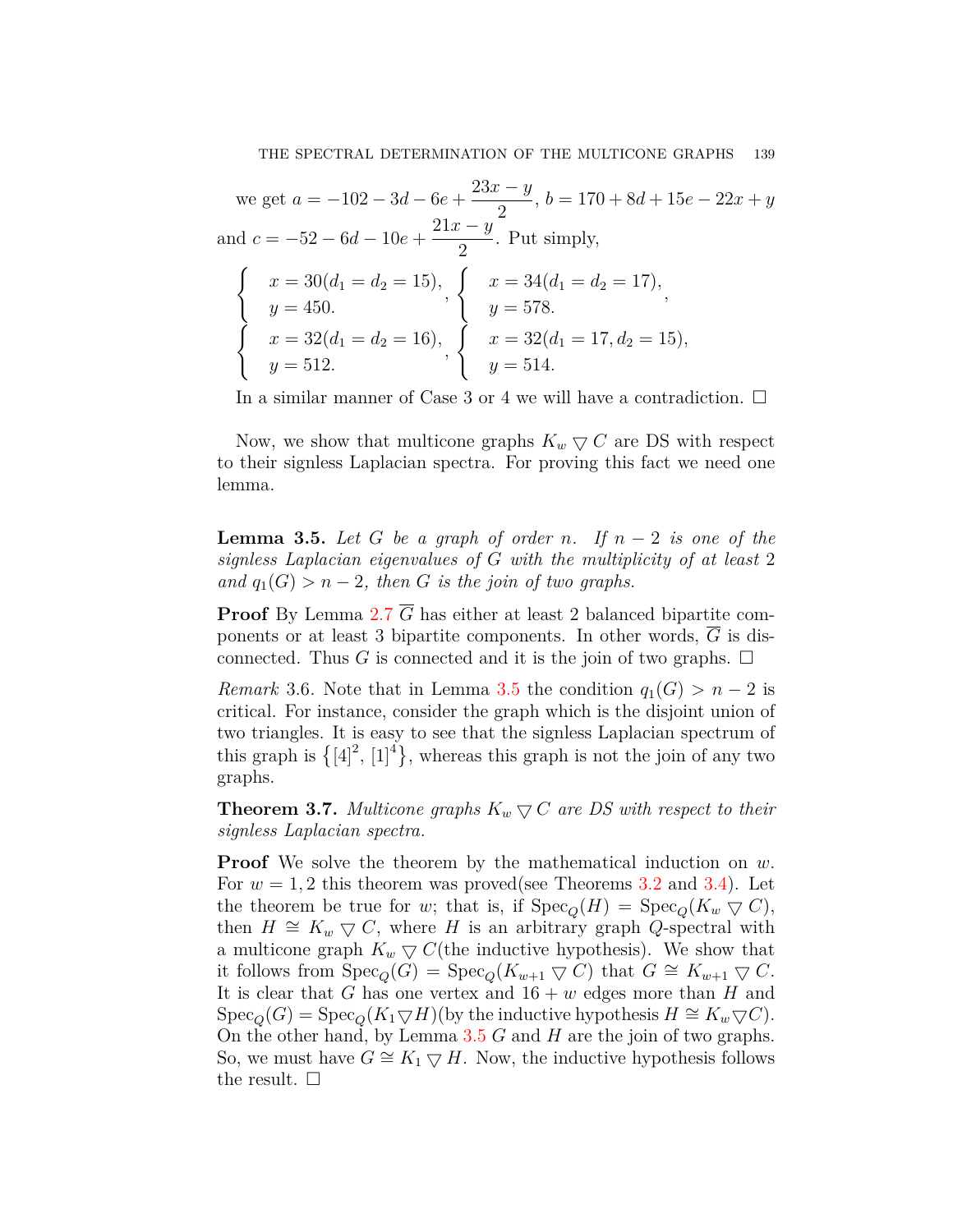#### Acknowledgement

This work was supported by the university of Kashan under grant no. 785158/17.

### **REFERENCES**

- <span id="page-9-3"></span>1. A. Z. Abdian, Graphs which are determined by their spectrum, *Konuralp J. Math.*, **4** (2016), 34–41.
- <span id="page-9-9"></span>2. A. Z. Abdian, Two classes of multicone graphs determined by their spectra, *J. Math. Ext.*, **10** (2016), 111–121.
- <span id="page-9-10"></span>3. A. Z. Abdian, Graphs cospectral with multicone graphs  $K_w \nabla L(P)$ , TWMS. J. *Appl. Eng. Math.*, **7** (2017), 181–187.
- <span id="page-9-11"></span>4. A. Z. Abdian, The spectral determinations of the multicone graphs  $K_w \nabla mC_n$ , arXiv preprint arXiv:1703.08728.
- 5. A. Z. Abdian, A. Behmaram and G. H. Fath-Tabar, Graphs determined by signless Laplacian spectra, *AKCE Int. J. Graphs Combin.*, http://dx.doi.org/10.1016/j.akcej.2018.06.009.
- <span id="page-9-12"></span>6. A. Z. Abdian, L. W. Beineke, M. R. Oboudi, A. Behmaram, K. Thulasiraman, S. Alikhani and K. Zhao, On the spectral determinations of the connected multicone graphs  $K_r \nabla sK_t$ , *AKCE Int. J. Graphs Combin.*, 10.1016/j.akcej.2018.11.002.
- <span id="page-9-8"></span>7. A. Z. Abdian, and S. M. Mirafzal, On new classes of multicone graph determined by their spectrums, *Alg. Struc. Appl.*, **2** (2015), 23–34.
- 8. A. Z. Abdian and S. M. Mirafzal, The spectral characterizations of the connected multicone graphs  $K_w \nabla LHS$  and  $K_w \nabla LGQ(3,9)$ , *Discrete Math. Algorithms Appl.*, **10**(2) (2018), Article ID: 1850019, 16 pp.
- <span id="page-9-4"></span>9. A. Z. Abdian and S. M. Mirafzal, The spectral determinations of the connected multicone graphs  $K_w \nabla mP_{17}$  and  $K_w \nabla mS$ , *Czech. Math. J.*, (2018), 1–14, DOI 10.21136/CMJ.2018.0098-17.
- <span id="page-9-0"></span>10. R. B. Bapat, *Graphs and Matrices*, Springer-Verlag, New York, 2010.
- <span id="page-9-1"></span>11. N. L. Biggs, *Algebraic Graph Theory*, Cambridge University Press, Cambridge, 1933.
- <span id="page-9-5"></span>12. C. Bu, and J. Zhou, Signless Laplacian spectral characterization of the cones over some regular graphs, *Linear Algebra Appl.*, **436**(9) (2012), 3634–3641.
- <span id="page-9-13"></span>13. P. J. Cameron, Strongly regular graphs, Topics in Algebraic Graph Theory, **102** (2004), 203–221.
- <span id="page-9-2"></span>14. D. Cvetković, P. Rowlinson and S. Simić, *An Introduction to the Theory of Graph Spectra*, London Mathematical Society Student Texts, 75, Cambridge University Press, Cambridge, 2010.
- <span id="page-9-6"></span>15. D. Cvetković, P. Rowlinson and S. Simić, Signless Laplacians of finite graphs, *Linear Algebra Appl.*, **423**(1) (2007), 155–171.
- 16. D. Cvetkovi ć and S. Simić, Towards a spectral theory of graphs based on the signless Laplacian, II, *Linear Algebra Appl.*, **432**(99) (2010), 2257–2272.
- <span id="page-9-7"></span>17. K. C. Das, On conjectures involving second largest signless Laplacian eigenvalue of graphs, *Linear Algebra Appl.*, **432**(11) (2010), 3018–3029.
- <span id="page-9-14"></span>18. K. C. Das, and M. Liu, Complete split graph determined by its (signless) Laplacian spectrum, *Discrete Appl. Math.*, **205** (2016), 45–51.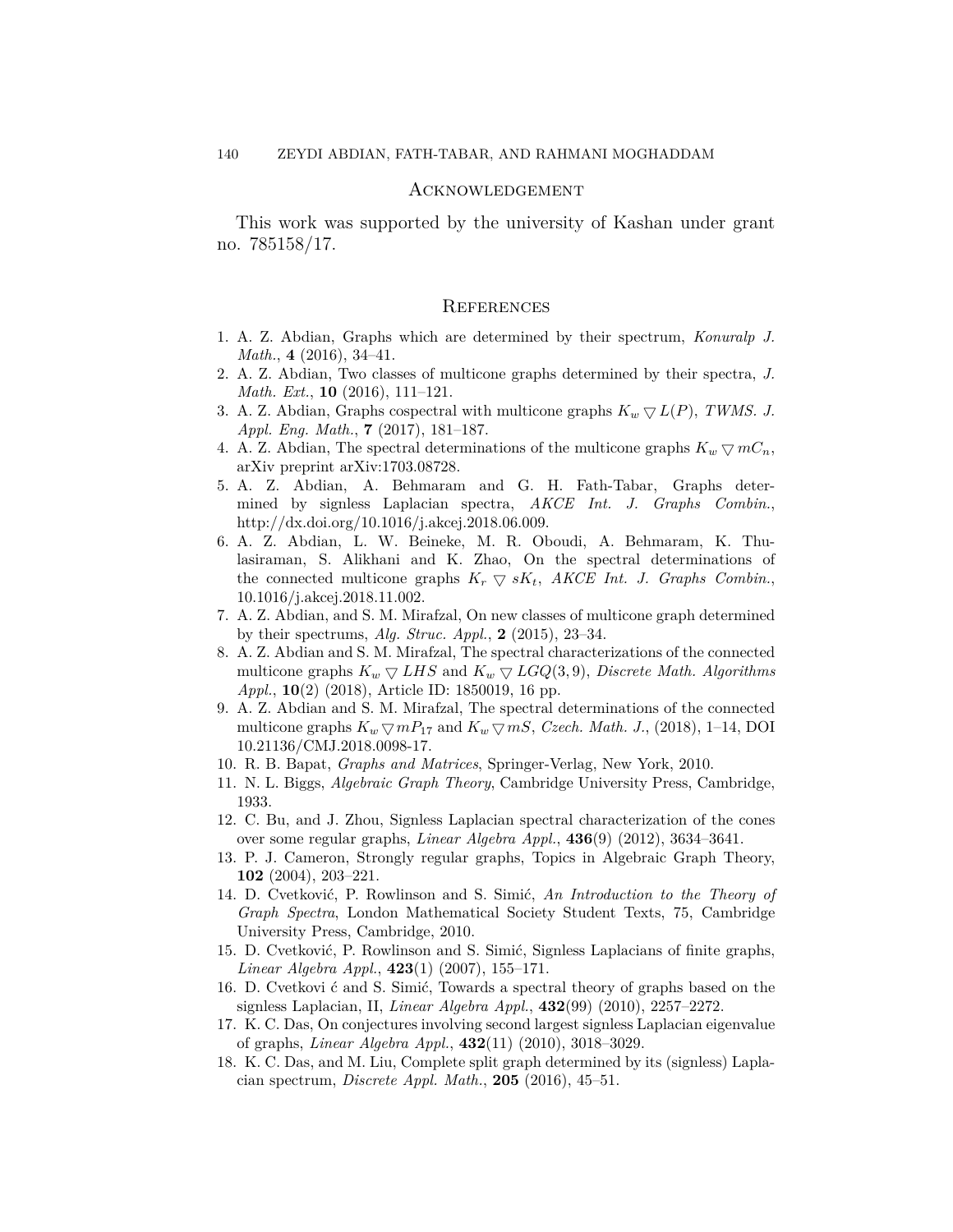- <span id="page-10-12"></span>19. C. Godsil, and G. Royle, *Strongly Regular Graphs. In: Algebraic Graph Theory*, Graduate Texts in Mathematics, vol 207. Springer, New York, NY, 2001.
- <span id="page-10-3"></span>20. W. H. Haemers, X. G. Liu and Y. P. Zhang, Spectral characterizations of lollipop graphs, *Linear Algebra Appl.*, **428** (2008), 2415–2423.
- <span id="page-10-11"></span>21. S. Huang, J. Zhou, and C. Bu, Signless Laplacian spectral characterization of graphs with isolated vertices, *Filomat*, **30**(14) (2017), 3689–3696.
- 22. HS. H. Günthard and H. Primas, Zusammenhang von Graph theory und Mo-Theorie von Molekeln mit Systemen konjugierter Bindungen, *Helv. Chim. Acta*, **39**(6) (1925), 1645–1653.
- <span id="page-10-0"></span>23. X. Liu and L. Pengli, Signless Laplacian spectral characterization of some joins, *Electron. J. Linear Algebra*, **30** (2015), 443–454.
- <span id="page-10-9"></span>24. X. Lizhen, and C. He, On the signless Laplacian spectral determination of the join of regular graphs, *Discrete Math. Algorithms Appl.*, **6**(4) (2014), Article ID: 1450050, 8 pp.
- <span id="page-10-4"></span>25. S. M. Mirafzal and A. Z. Abdian, Spectral characterization of new classes of multicone graphs, *Stud. Univ. Babe's-Bolyai Math.*, **62**(3) (2017), 275–286.
- <span id="page-10-10"></span>26. S. M. Mirafzal and A. Z. Abdian, The spectral determinations of some classes of multicone graphs, *J. Discrete Math. Sci. Crypt.*, **21**(1) (2018), 179–189.
- <span id="page-10-5"></span>27. R. Sharafdini and A. Z. Abdian, The spectral determinations of some classes of multicone graphs, *Carpathian Math. Publ.*, **10**(1) (2018), 185–196.
- <span id="page-10-1"></span>28. K. Thulasiraman, S. Arumugam, A. Brandstädt and T. Nishizeki, *Handbook of Graph Theory, Combinatorial Optimization and Algorithms*, CRC Press, 2016.
- <span id="page-10-8"></span>29. E. R. Van Dam and W. H. Haemers, Which graphs are determined by their spectrum?, *Linear Algebra. Appl.*, **373** (2003), 241–272.
- <span id="page-10-6"></span>30. W. Yi, F. Yizheng and T. Yingying, On graphs with three distinct Laplacian eigenvalues, *Appl. Math., A Journal of Chinese Universities*, **22**(4) (2007), 478– 484.
- <span id="page-10-7"></span>31. J. Wang, H. Zhao and Q. Huang, Spectral charactrization of multicone graphs, *Czech. Math. J.*, **62**(1) (2012), 117–126.
- <span id="page-10-2"></span>32. D. B. West, *Introduction to Graph Theory*, Upper Saddle River: Prentice hall, 2001.

#### **Ali Zeydi Abdian**

Department of Mathematical Sciences, Lorestan University, Lorestan, Khoramabad, Iran.

Email: aabdian67@gmail.com; azeydiabdi@gmail.com; abdian.al@fs.lu.ac.ir.

#### **Gholam Hossein Fath-Tabar**

Department of Pure Mathematics, Faculty of Mathematical Sciences, University of Kashan, Kashan 87317-53153, Iran. Email: fathtabar@kashanu.ac.ir

### **Maryam Rahmani Moghaddam**

Department of Mathematics, Bu-Ali Sina University, Hamadan, Iran. Email: maryam.rahmanimoghadam@gmail.com